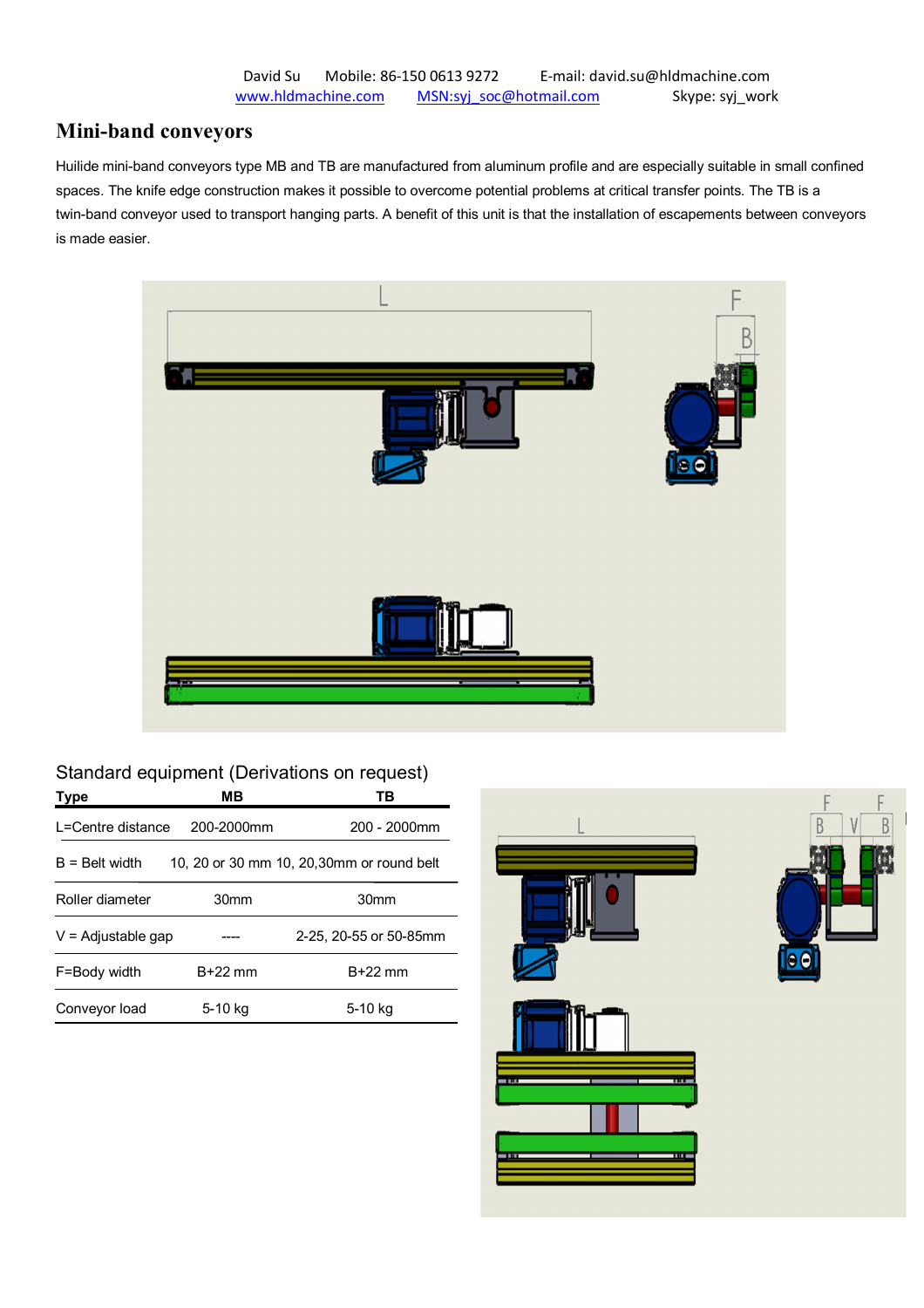David Su Mobile: 86-150 0613 9272 E-mail: david.su@hldmachine.com www.hldmachine.com MSN:syj\_soc@hotmail.com Skype: syj\_work

m

# Knife edges-both ends (rolling)

### Conveyor belts

Suitability of the belts back-pressure, continuous, wet operation

The belts are antistatic and FDA approved on request

## Optional Extra

## Floor Stands

| <b>Type</b>            | FS            |
|------------------------|---------------|
| $H =$ Transport height | 450 - 1900 mm |
| Adjustable gap         | $+30$ mm      |
| <b>Support Stands</b>  |               |



| <b>Type</b>            | <b>SS01</b> | SS02          |  |
|------------------------|-------------|---------------|--|
| $H =$ Transport height |             | 450 - 1900 mm |  |

## Speed

| <b>Constant Beltspeed-3 phase</b> |                      |  |  |
|-----------------------------------|----------------------|--|--|
| Belt speed                        | 9, 15, 21 - 37 m/min |  |  |
| Voltage                           | 230/400 V 50Hz       |  |  |
| <b>Constant Belt speed-AC</b>     |                      |  |  |
| Belt speed                        | 9 and 15 $m/min$     |  |  |
| Voltage                           | 230 V 50Hz           |  |  |
|                                   |                      |  |  |
| Variable Beltspeed-3 phase        |                      |  |  |

| Belt speed *             | $0.5 - 30$ m/min |  |
|--------------------------|------------------|--|
| Voltage                  | 230/400 V 50Hz   |  |
| Variable Belt speed -VDC |                  |  |
| Belt speed *             | 2 to 13 $m/min$  |  |
| Voltage                  | 24 VDC           |  |





#### **Motor position**

Please specify your requirements when ordering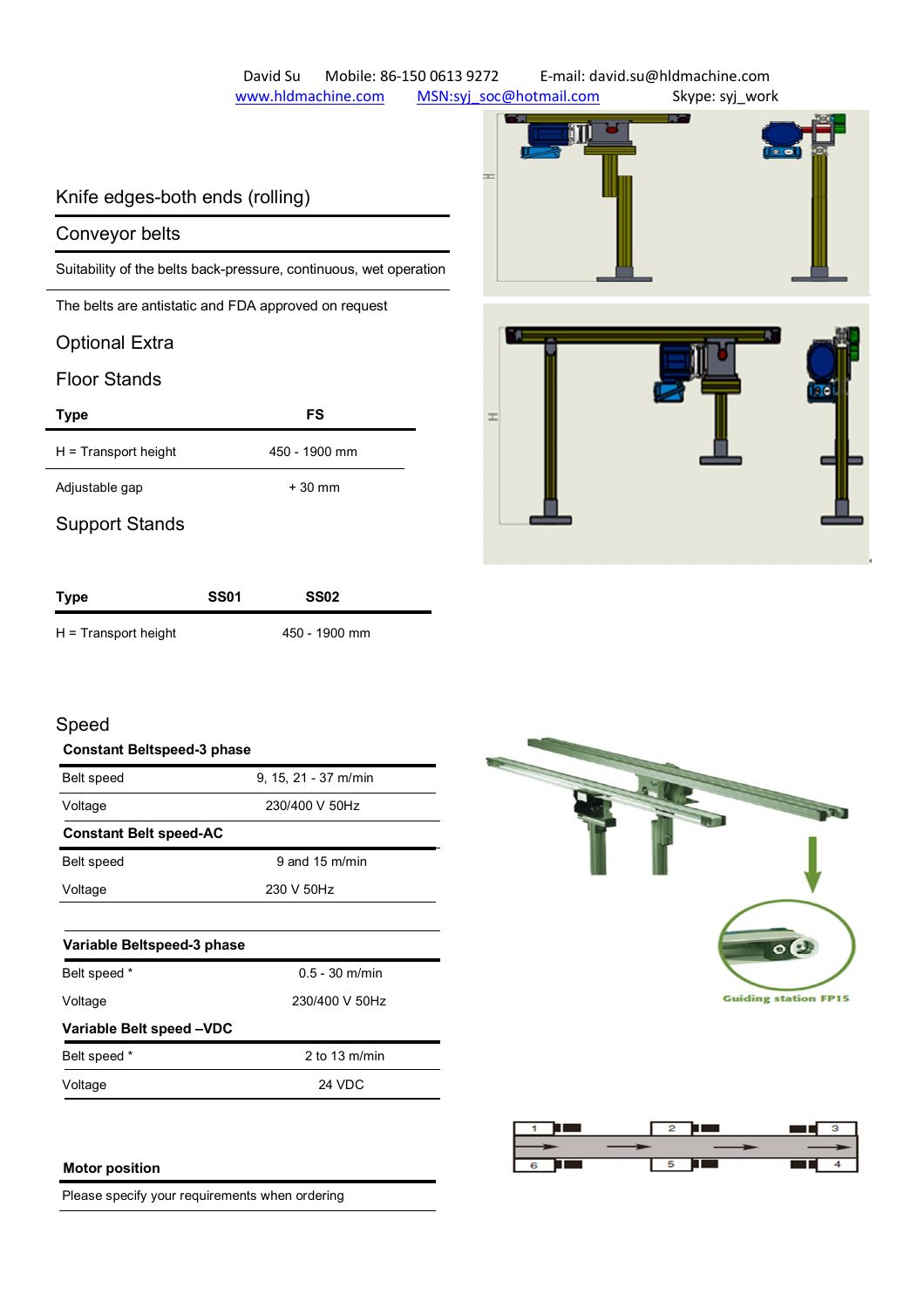# **Conveyors BCK and BCP**

Huilide conveyor systems BCK and BCP are suitable for all kinds of industries. Our standardized systems can easily be adapted to feed your parts in the most efficient way. The body of the BCK consists of aluminum profile. Stainless steel systems and different types of belts are also available

| Standard Equipment (Derivations on request)<br><b>BCK&amp;BCP</b><br><b>Type</b> |                                   |  |  |
|----------------------------------------------------------------------------------|-----------------------------------|--|--|
| $L =$ Length                                                                     | 500 - 12.000 mm                   |  |  |
| $B =$ Belt width<br>$50 - 400$ mm                                                |                                   |  |  |
| $C =$ Height of motor top plate Cmin = 260 mm / Cmax = 320 mm                    |                                   |  |  |
| $D = Drive$ unit                                                                 | Dmin = $356$ mm / Dmax = $402$ mm |  |  |
| $D1 = Drive$ unit                                                                | D1min = 172 mm / D1max = 224 mm   |  |  |
| Roller diameter                                                                  | 52                                |  |  |
| Conveyor load                                                                    | max. 100 kg                       |  |  |
| Protection class                                                                 | IP 54                             |  |  |

**Mid position motor**

#### **Knife edge (rolling) diameter 8mm**

#### **Conveyor Belts**

| <b>Slat belts</b>                                                | K <sub>10</sub> | T20 | L35 |  |
|------------------------------------------------------------------|-----------------|-----|-----|--|
| The belts are antistatic and FDA approved on request             |                 |     |     |  |
| Suitability of the belt Back-pressure, continuous, wet operation |                 |     |     |  |

Slat belts are not suitable for mid-position motors and support

#### rollers

#### **Under guarding and Catch tray**

In accordance with our safety regulations we recommend under

guarding when using a slat belt

A tank is used to catch liquid, fitted with a tap to connect a 3/4"

hose pipe



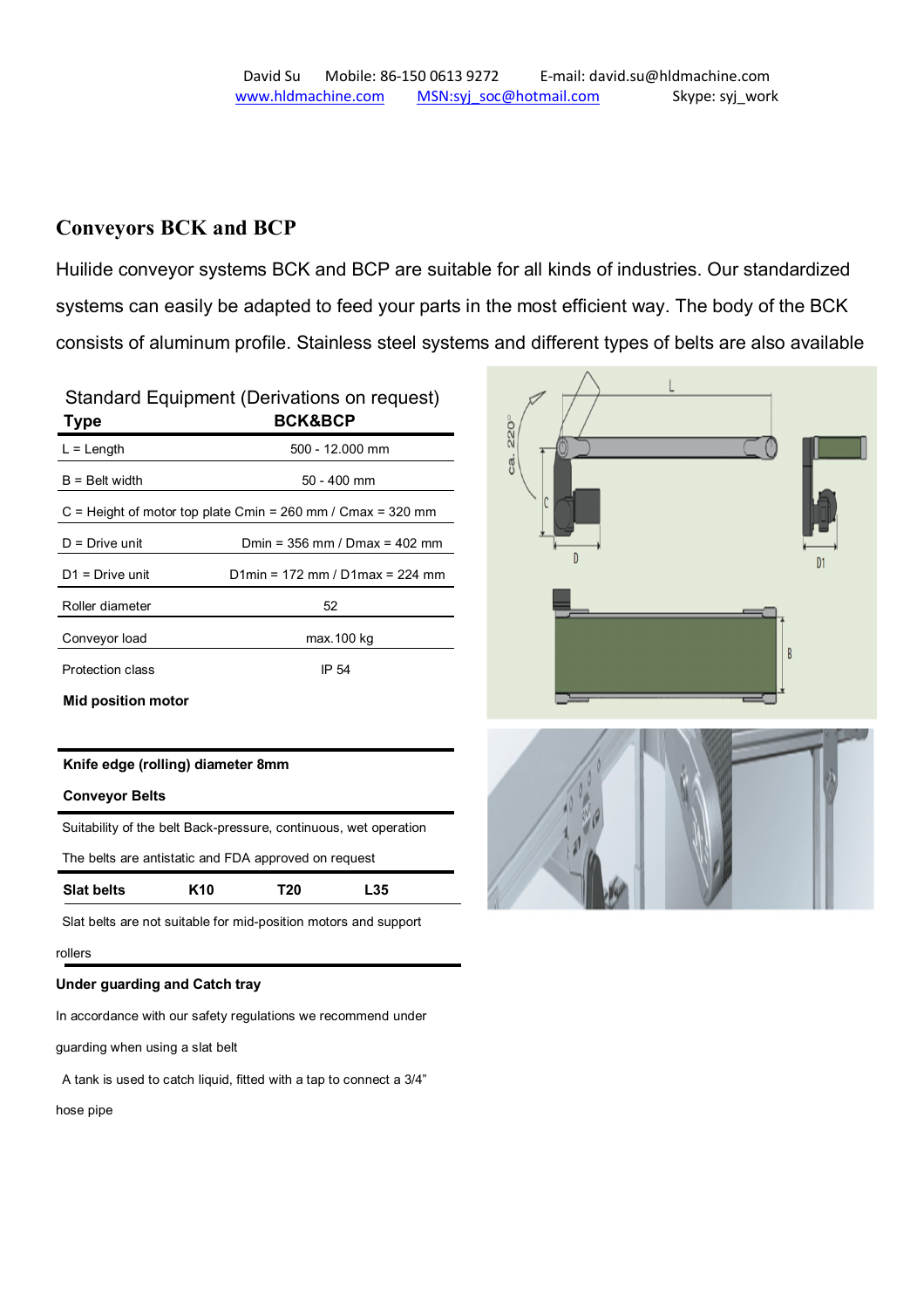## David Su Mobile: 86-150 0613 9272 E-mail: david.su@hldmachine.com www.hldmachine.com MSN:syj\_soc@hotmail.com Skype: syj\_work



| Belt speed *        | $0.25 - 80$ m/min |
|---------------------|-------------------|
| Voltage             | <b>180 VDC</b>    |
| Recommended control | <b>EBC 10</b>     |
| * Ratio 1:4         |                   |

#### **Motor position**

Please indicate your requirements when ordering



#### **Motor position**

Please specify your requirements when ordering

## Beltspeed

#### **Constant Belt speed-3 phase**

| Belt speed                                       | $0,5 - 100$ m/min         |  |
|--------------------------------------------------|---------------------------|--|
| Voltage                                          | 230/400 V 50Hz            |  |
| Recommended control                              | motor safety switch PKZ M |  |
| <b>Constant Beltspeed-AC</b>                     |                           |  |
| <b>Belt speed</b>                                | $0,5 - 30$ m/min          |  |
| Voltage                                          | 230 V 50Hz                |  |
| Recommended control<br>motor safety switch PKZ C |                           |  |
| Varlable Belt speed -3 phase                     |                           |  |
| Belt speed *                                     | $0.25 - 80$ m/min         |  |
| Voltage                                          | 230/400 V 50Hz            |  |
| Recommended control<br><b>EBF 05</b>             |                           |  |
| Variable Belt speed -VDC                         |                           |  |



| $\blacksquare$ |                       | $\blacksquare$ 3 |
|----------------|-----------------------|------------------|
|                |                       |                  |
| <b>6 1</b>     | $5\quad \blacksquare$ | $\blacksquare$ 4 |